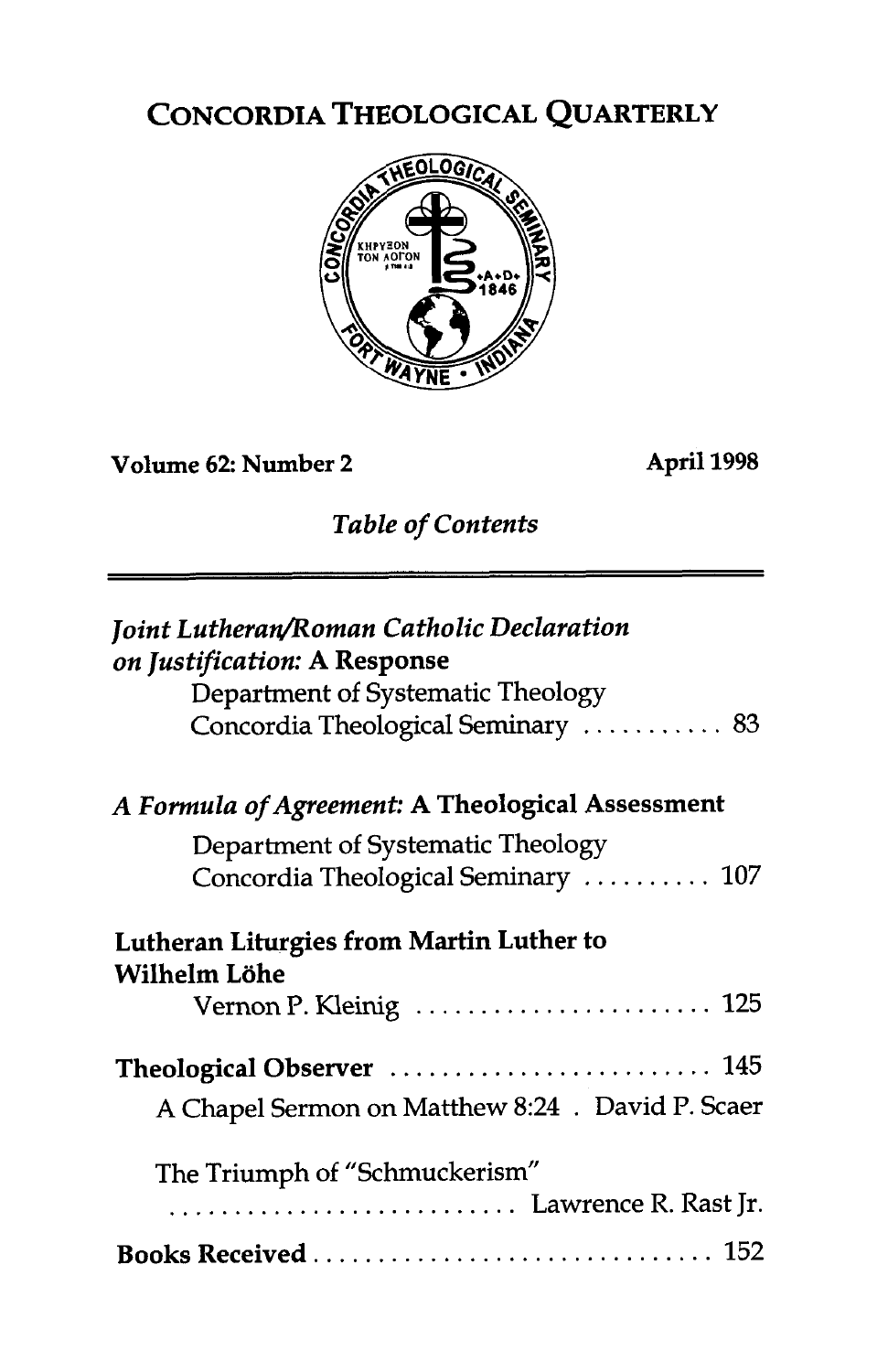| John Williamson Nevin: American Theologian. By Richard |  |
|--------------------------------------------------------|--|

*At the Lighfing of the Lamps: Hymns of the Ancient Church.* By **John A. McGuckin** . William C. Weinrich

E. Wentz . . . . . . . . . . . . . . . . . . . . . Lawrence R. Rast Jr.

*2 Timofhy: Be Strong.* By Irwin J. Habeck. . . . . . . . . . . . . . . . . . . . . . . . . . . . L. Dean Hempelmann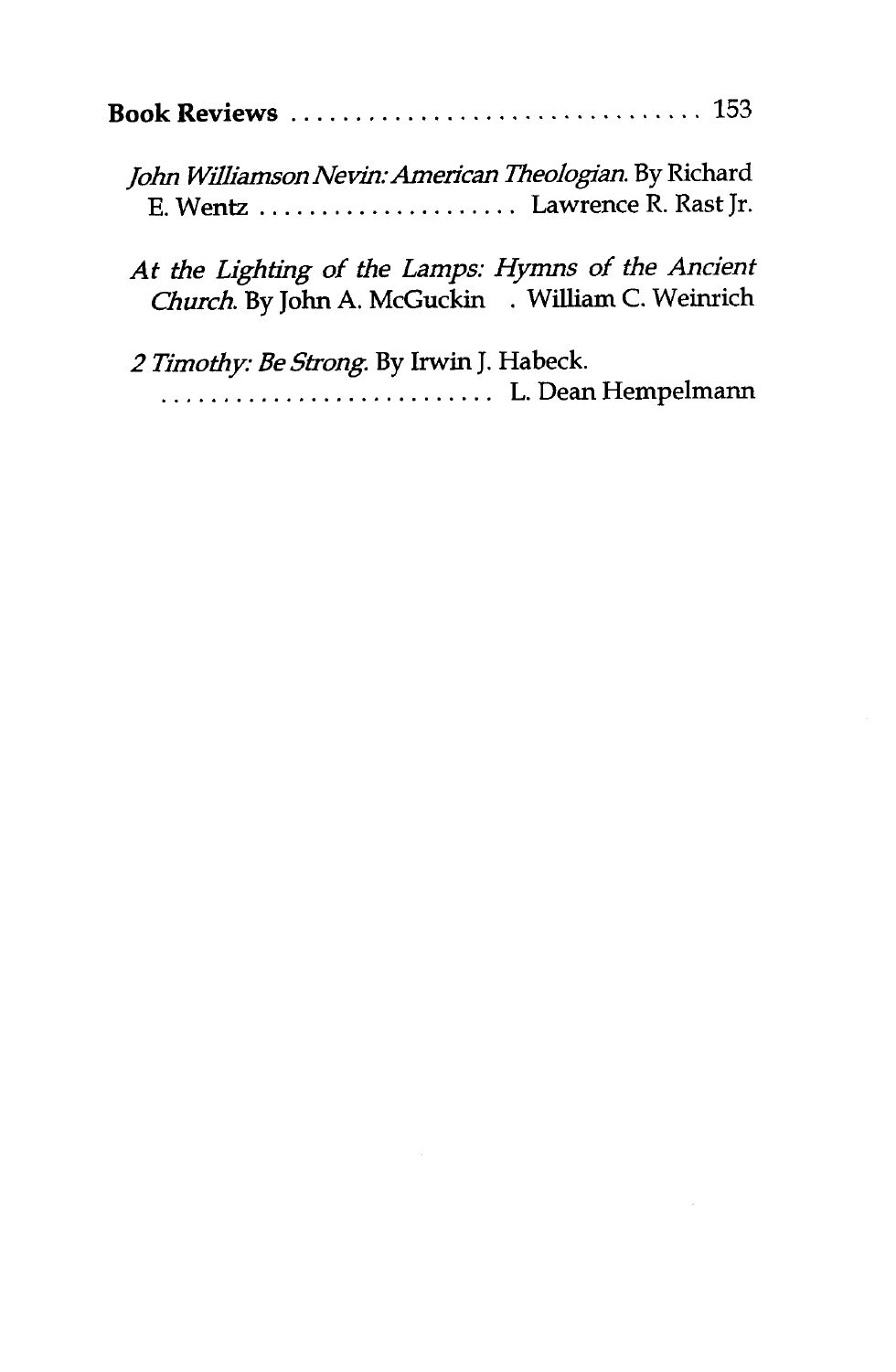## **Theological Observer**

#### **A Chapel Sermon on Matthew 8:24 Reformation 1997**

I have shied away from watching to conclusion the several television and movie depictions of the sinking of the Titanic, because of the reality of its tragic ending. Tragedy in fiction is easier to take. After it is over, you can say to yourself that it never really happened. So confident were the owners of the ship's invincibility that it lacked enough life boats. What was declared unsinkable sank. As it sank, its sinking gave birth to more tragedies. Keeping the ship headed directly into the iceberg without turning the wheel would have inflicted less damage. A radio operator on a nearby ship had turned in for the night and the bleating *SOS* went unheard. On top of it all, men in evening dress, the upper crust of that day, stood on the deck singing "Nearer My God to Thee," and gallantly refused to take their places in the life boats only half filled with women and children. If success breeds further success, catastrophe multiplies with a cancerous zeal. The dying colossus steamed down into the cold depths of the Atlantic, there entombed as a perpetual memorial to the heady, empty human optimism.

If parable and history can be found in the same account, as Saint Paul does with the Old Testament, then our concern is not with nautical safety but with our Lutheran Church. Helmut Thielicke, a German theologian who understood himself as a confessional Lutheran with a clearly discernible streak of neo-orthodoxy, described the Lutheran Church as a ship on whose deck solemn Mass was being celebrated, while the clergy were blissfully ignorant that the ship was listing and waves were lapping on to the sides of the deck.

Traditionally Lutherans have commemorated the Reformation as victorious celebration, singing "A Mighty Fortress" and storming Rome's citadels with a zeal that would make the followers of Mohammed envious. At least that's how it looked in childhood. A less heroic picture of what really happens at Reformation celebrations is painted by that lonely warrior of Christ and twentieth century defender of the Lutheran Confessions, Hermann Sasse. His Union and Confession, written sixty years ago, has been distributed in English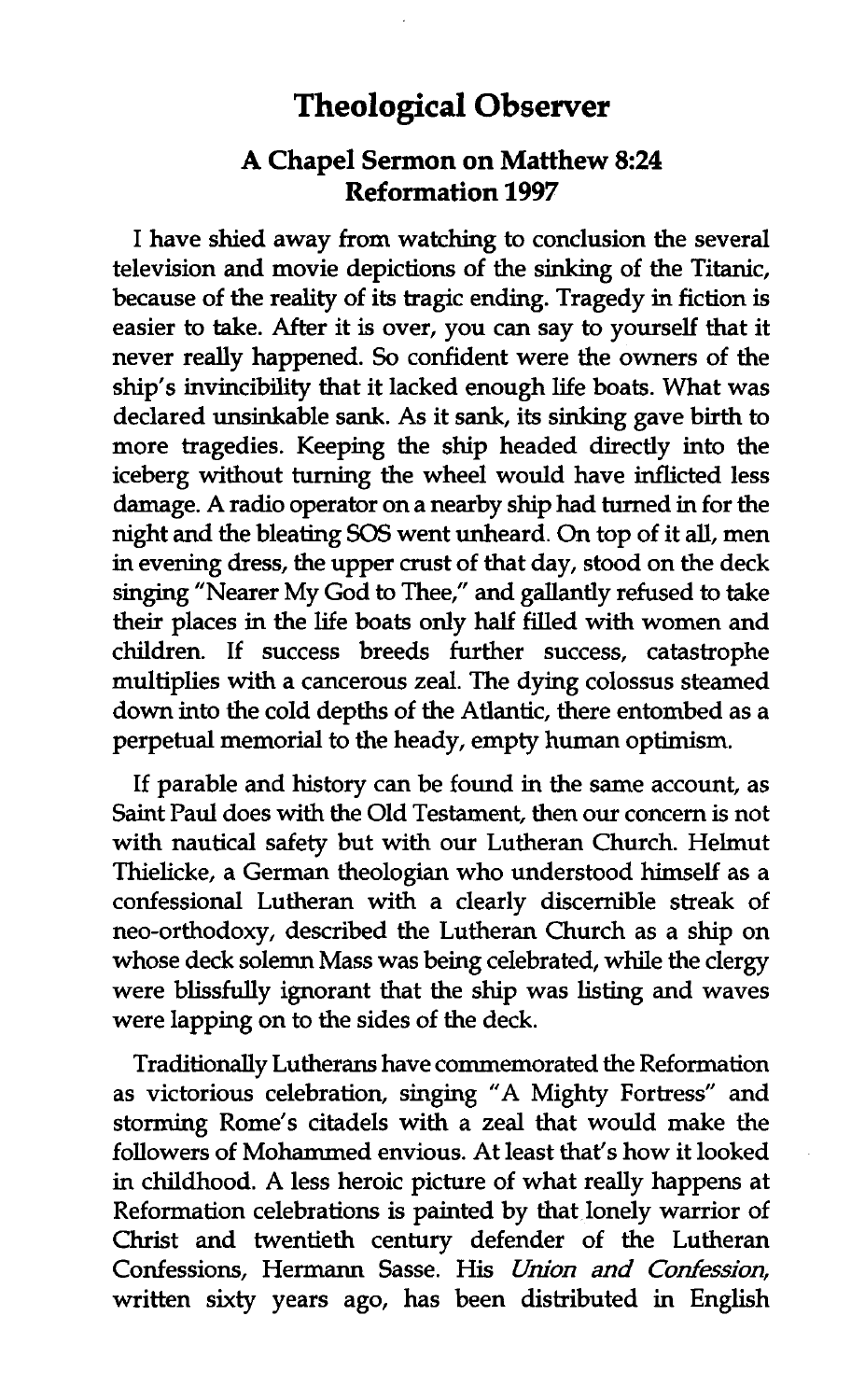translation by the synod president. Exiled from the once great Lutheran theological faculty of Erlangen, he found his way to Australia. In spite of a recommendation from the President of the Missouri Synod, John Behnken, the doors of the St. Louis faculty were shut against him. He saw the last remnants of the German Lutheran Church swallowed up in the 1930s. In these events he saw a replay of the great 1817 celebration of the Reformation in Prussia. History again proves itself to be parable.

Shortly after the Book of Concord was adopted for Brandenberg, the imperial elector prince converted to Calvinism and for two centuries his successors worked to bring the 7,000 Lutheran congregations under their care into the Reformed fold. What better time to bring this treachery to a climax than the 300<sup>th</sup> anniversary of Reformation. And what better place than the Cathedral Church in Berlin. What a magnificent day. The court chaplain preached that Luther and Calvin could receive no higher honor **than** merging Lutherans and Reformed into one Protestant Evangelical Church. And the coup de grace, that quick damaging blow to the head, was administered by introducing a liturgy which shied away from that embarrassing identification of the bread and wine with Christ's body and blood. With a piety befitting one who had made the Lutheran Confessions irrelevant and meaningless, the king with the crown prince and the entire royal family approached the altar to receive a food which was no longer sacred or sacrament. The day ended with the king-elector making his way down to Wittenberg among cheering crowds to unveil the statue of Luther holding a Bible. It still stands in the square. But Luther was gone. **His** doctrines about Christ and the Sacrament, which had sustained him against Pope and Protestant, had been compromised. Luther's great faculty had long since disappeared by merger into the faculty of Halle, that Jerusalem of Pietism, which swallows up **Christian** truth by legalisms masquerading as love. Church anniversaries that are multiples of one hundred and one thousand can be occasions for mischievous fanaticism. At the dawning of the third millennium, the pope like a loving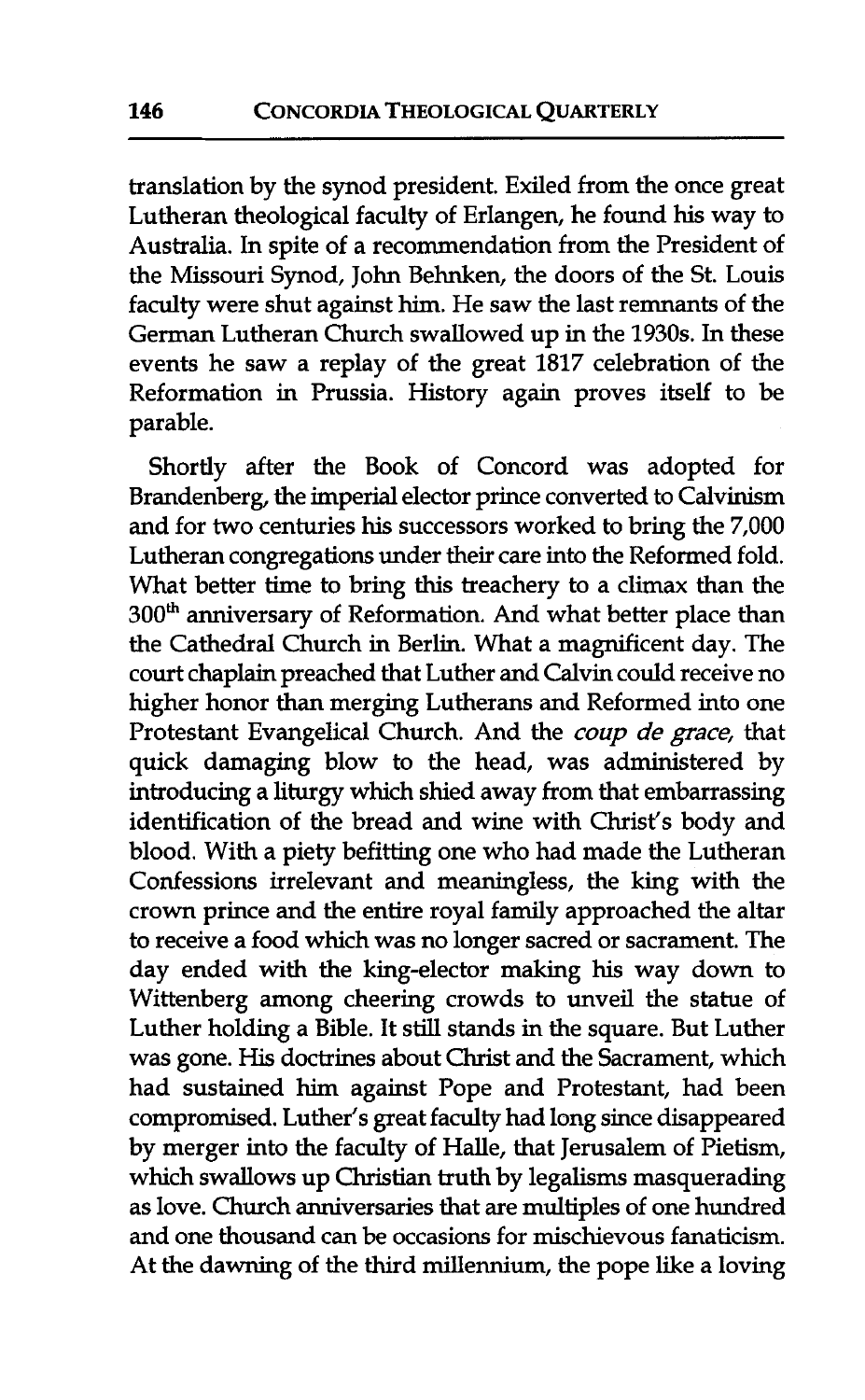father waits for us and the Reformed still entice us to their altars which are no altars at **all.** 

A Reformation anniversary that coincides with the  $150<sup>th</sup>$ anniversary of our seminary and synod, as this one does, may be less of a time for celebration than it is a time of self-examination on the basis of the teachings of Luther and our Confessions. If we are reluctant to do this, then let us divest ourselves of the name "Lutheran" and be done with it **aU.** To be Lutheran means that we do not approach the altar with those who deny Christ, His Sacraments, and the Church's creeds. To be Lutheran means avoiding liturgies that are not recognizable as Lutheran.

What was done in 1817 in Prussia was done by imperial force. What was done in 1997 was done voluntarily and with the full and conscious knowledge of repudiating the Lutheran Confessions. Luther is not honored by erecting statues, but his Reformation is perpetuated by preaching Christ and putting Him in the center of everything we believe and do and to trust in Him alone. He alone is truth, salvation and our life.

We do not shun our obligatory ecumenical witness to Christendom. The Confessions acknowledge that the Church of Rome holds to ancient doctrines of Holy Trinity and Christ, but the doors of heaven are shut when the people are urged to find salvation in Masses and prayers for the dead. Christ-not the saints- is our mediator with God. What is given with one hand in Christ's atonement is taken back by the other when the people are taught to look to themselves for salvation. The Reformed offer an even worse alternative. God is here in his majestic and often cruel sovereignty, but the Jesus by whom atonement is made for our sins is not here in this place. He is not here in preaching and He is not present in His Sacrament. We could well say, "they have taken away my Lord and I do not know where they have laid Him." In the face of impending horrors, we confess that Crucified One is the final and perfect manifestation of the God who reveals Himself as Father and Son and Holy Ghost.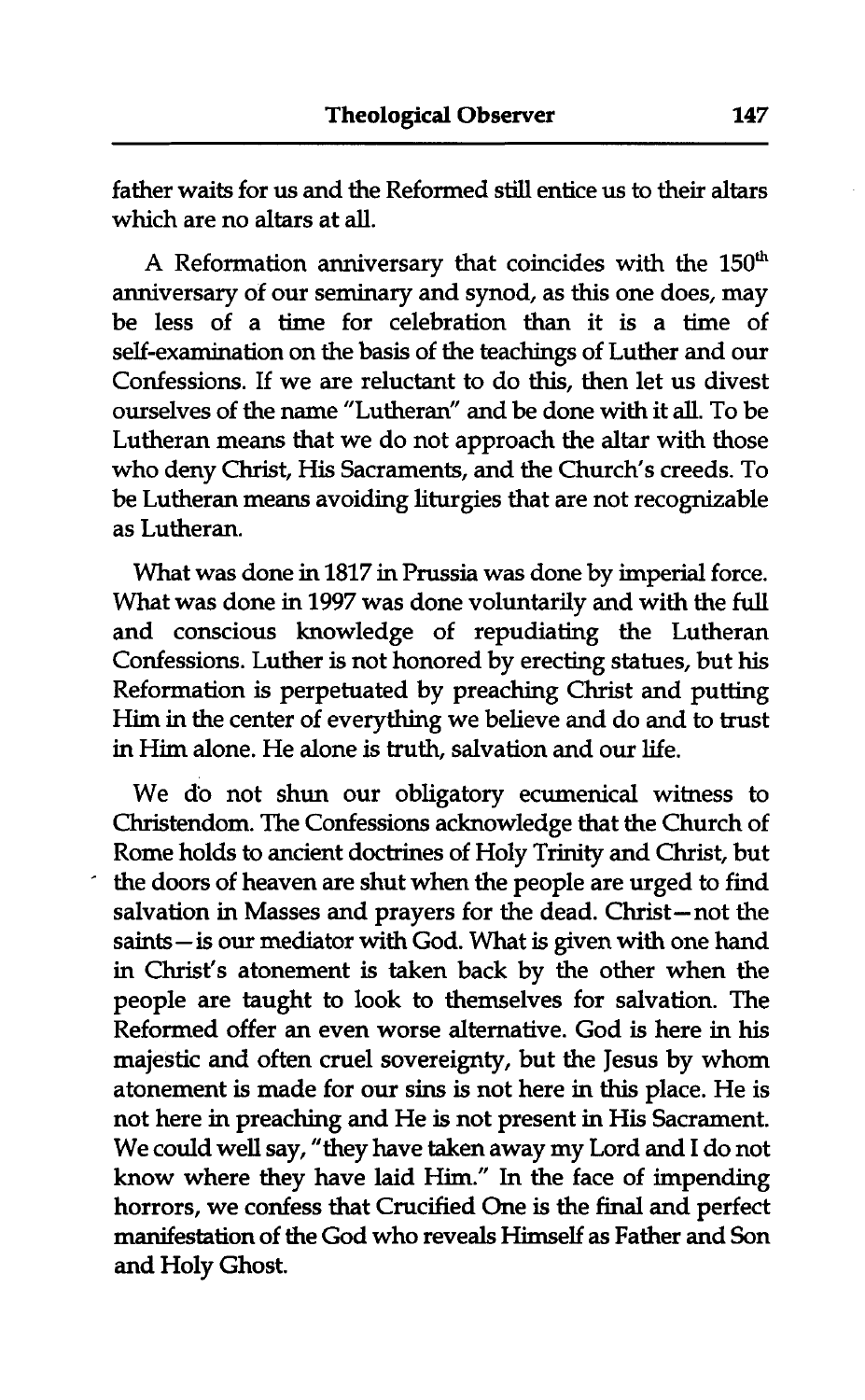The 150 years of our seminary and synod are remarkable achievements. Even if God should bring a just and wise judgment against us, as He has the churches in Europe and our continent, ours has been a history of grace undeserved by us or by our fathers. Our Reformation commemoration in 1997 is still a time of celebration not because we have conquered, but because God has left us on the field of battle. We are bloodied survivors, wounded in battle, but called to follow in the footsteps of warriors more noble than we can ever be. Reformation is a time of penance and remorse. "Spare thy people, 0 LORD, and do not make thy people a reproach, a byword among the heathen." Reformation is a time for walking around Zion's walls and rebuilding them. "Do good to Zion; rebuild the walls of Jerusalem." "Consider her ramparts and go through her citadels" "and we will declare thy great deeds to a generation not yet born."

It is difficult for me to watch depictions of the sinking of the Titanic. There **was** another ship destined to sink in the depths of the sea, but you know it didn't.

And behold, there arose a great storm on the sea, so that the boat was being swamped by the waves; but [Jesus] was asleep. And they went and woke him, saying, "Save, Lord; we are perishing." And [Jesus] said to them, "Why are you afraid, 0 men of little faith?" Then he rose and rebuked the winds and the sea; and there was a great calm. And the men marveled, saying, "What sort of man is this, that even winds and sea obey him?"

David P. Scaer

#### **The Triumph of "Schmuckerism"**

"It is not a pleasant thing to exhume a decomposed corpse," John G. Morris is reported to have said.<sup>1</sup> He was reminiscing

**<sup>&#</sup>x27;Joseph A. Seiss,** *Notes of My Life,* **transcribed from eleven volumes of original manuscript in the archives of the Lutheran Theological Seminary, Philadelphia, Pennsylvania, by Henry E. Horn and William M. Horn (Huntingdon, Pennsylvania: Church Management Service, 1982). John** *G.*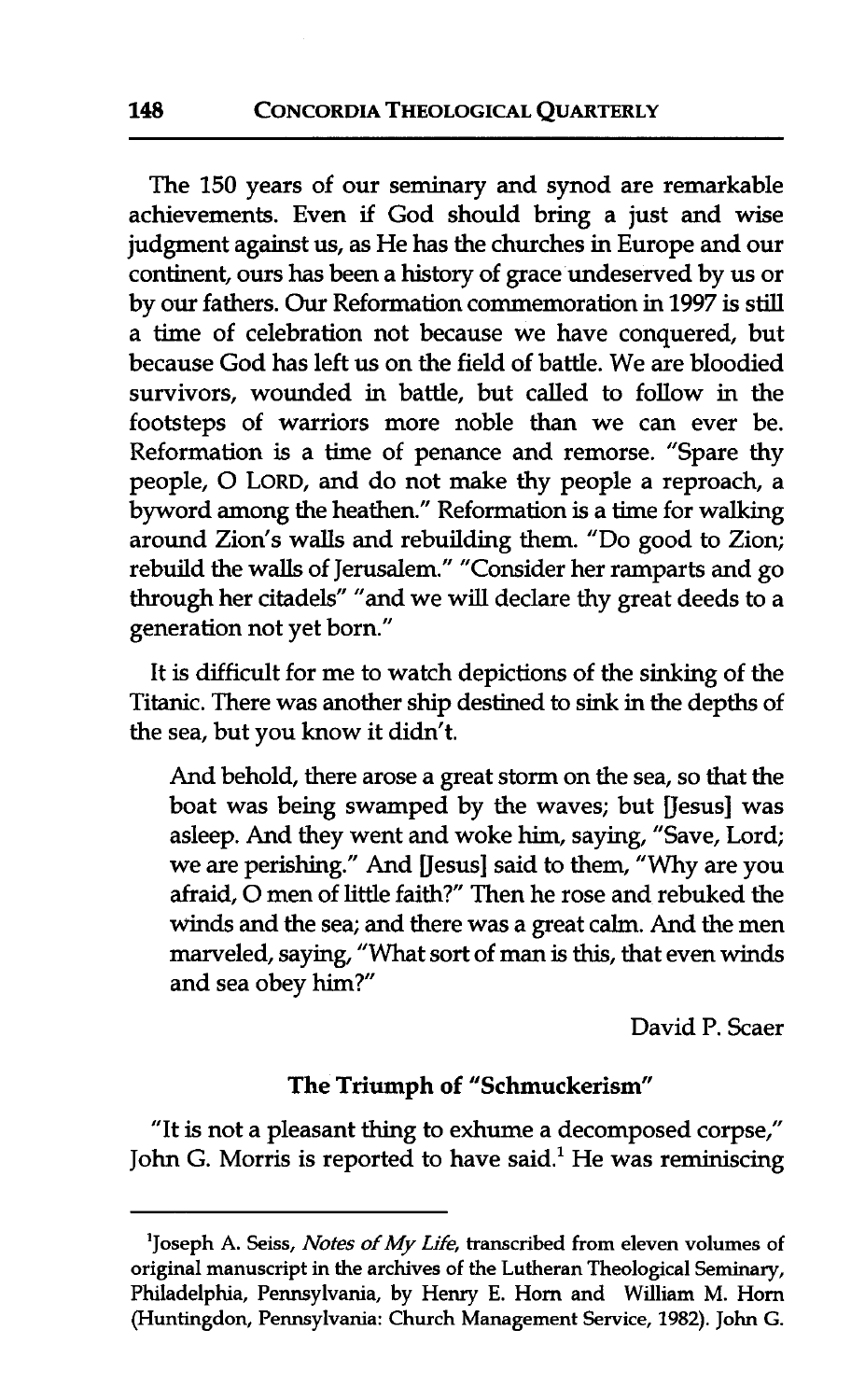about the "Definite Synodical Platform" - the document written by Samuel Simon Schmucker, president of the Lutheran Seminary at Gettysburg and published anonymously in 1855.<sup>2</sup> In this document Schmucker articulated a firm theological basis for the Lutheran General Synod that rejected what he believed were errors and omissions in the Augsburg Confession. Among the "errors" were baptismal regeneration, the real presence of Christ's body and blood in the Lord's Supper, the retention of private confession, and the retention of pre-Reformation liturgical forms. What Schmucker believed the Augustana lacked was the "divine obligation of the Lord's Day," or what he elsewhere called observance of the Christian Sabbath.

Morris later reflected over the "corpse" of the Definite Platform because the reaction against it was strong, swift, and decisive. In fact, Schmucker had published the piece in a desperate effort to stem the rising tide of confessionalism, exemplified in the German community by the Missouri Synod, and among English speakers by the likes of Charles Porterfield Krauth, Joseph A. Seiss, William A. Passavant, and, ironically, Samuel Schumcker's son, Beale.<sup>3</sup> So decisive was its rejection that only three synods of the General Synod adopted it, all of which were in the west and quite small numerically. The mother synod of the east, the Pennsylvania Ministerium, rejected it outright. And so, again years later, Seiss was able to write, "This was the final burial of the 'Definite Synodical Platform'. May it never have a resurrection in this or any other land! Its ghost **still**  lingers in certain dark haunts, showing itself once in a while; but, like all ghosts, quite harmless and unsubstantial."<sup>4</sup>

**Morris is perhaps best known for his delightful book of reminiscences about the Lutheran Church in the nineteenth century, Fifty** *Years in the Lutheran*  **Minisfry(Ba1timore: Printed for the Author by James Young, 1878).** 

*Dehite Sjmdcal PlatTom, Dortrinal and Disc~plinan'an, for Evangelical*  Lutheran District Synods: Construed in Accordance with the Principles of *the General Synod* **(Philadelphia: Miller** & **Burlock, 1855).** 

<sup>&</sup>lt;sup>3</sup>He would go on to become one of the chief liturgiologists of the Lutheran **Church in the latter nineteenth century and played a determinative role in defining the principles that formed the Common Service.** 

**<sup>?</sup>Seiss,** *Notes,* **76.**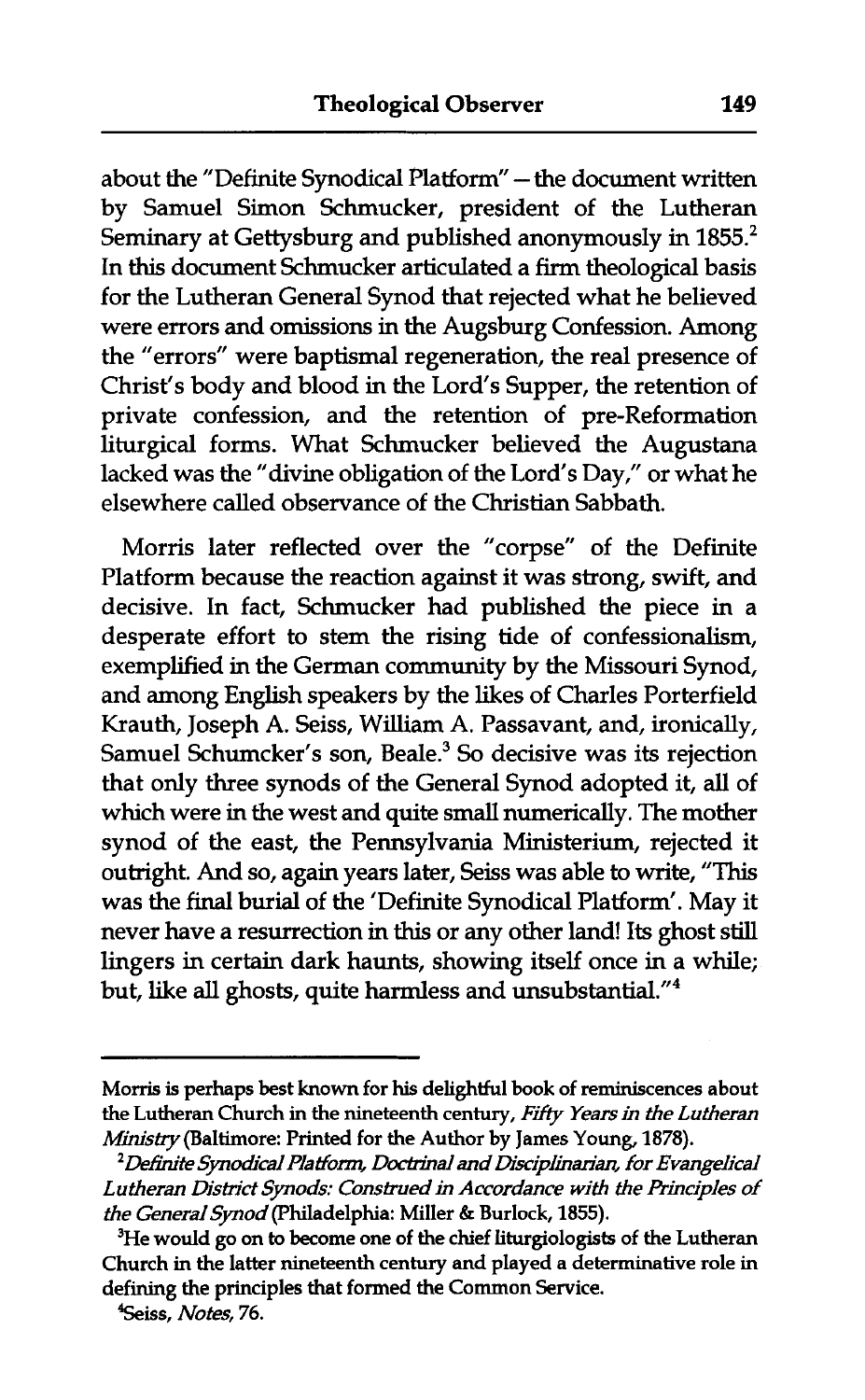The ghost of the Definite Synodical Platform has again risen to haunt Lutheranism. And this time it has proven itself to be quite harmful and substantial. I speak, of course, of the recent decision by the Evangelical Lutheran Church in America to enter into full communion with several churches of the Reformed Tradition. In *A Formula of Agreement* the ELCA claims to have reached "fundamental doctrinal consensus" with the Reformed on such previously problematic issues as baptismal regeneration and the real presence. Of note is the statement "in light of the radically changed world of the twentieth century, it was deemed inappropriate to defend or correct positions and choices taken in the sixteenth century, making them determinative for Lutheran-Reformed witness today."

Which brings us back to Schmucker. What was the ecumenical purpose of the Definite Platform? Schmucker's earlier works help give us a glimpse of his vision in this regard. When Schmucker was called to be the first professor and president of Gettysburg, he made quite an issue of "subscribing" to the Augsburg Confession. In **this** he was seen as somewhat radical, in that only the Tennessee Synod required any kind of subscription to any of the Lutheran symbols at this point in American Lutheran history. The character of Schmucker's subscription, though, is worth noting. He subscribed to the Augustana in so far as it articulated the fundamental doctrines of the Scripture in a manner substantially correct-which, of course, is tantamount to no subscription. In 1838 he published his *Fraternal Appeal to the American Churches.* In this volume he proposed a generic "Protestant" creed, comprised of the "fundamental" articles of faith, namely, those on which **all**  Protestants agreed (there was no room for Roman Catholics in Schmucker's household of faith- and so his ELCA heirs depart from him on this point). How "Lutheran" was the result? Listen to the proposed Apostolic, Protestant Confession on the Sacraments: "The sacraments were institutued not only as marks of a Christian profession among men; but rather as signs and evidences of the divine disposition towards us, tendered for the purpose of exciting and confirming the faith of those who